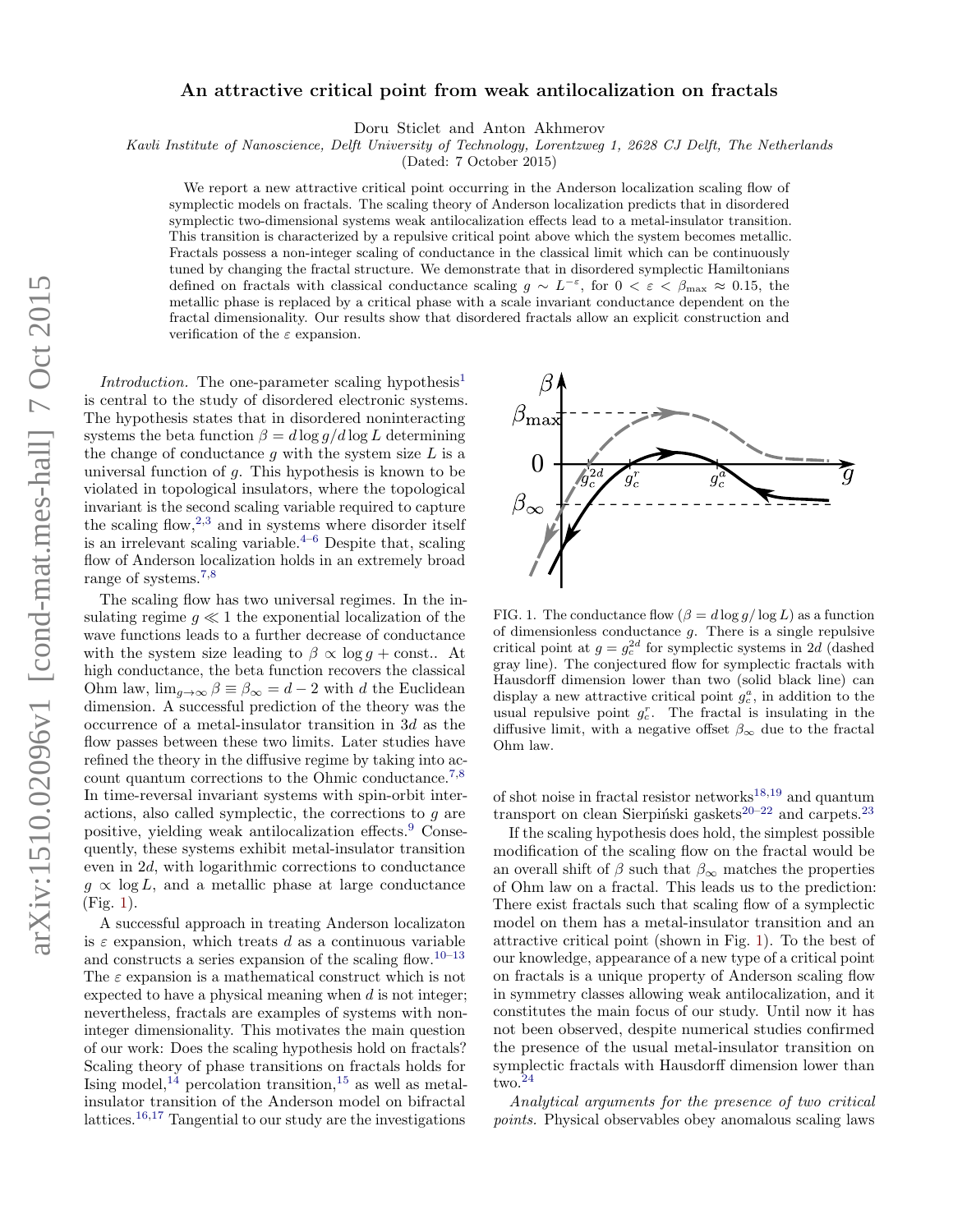in fractal systems, see Refs. [25](#page-6-8)[–27](#page-6-9) for reviews. Instead of the Euclidean dimension  $d$  of the embedding space, these scaling laws are governed by the Hausdorff and the spectral dimension. The Hausdorff dimension  $d_h$ determines the scaling of the volume occupied by the fractal. The spectral (fracton) dimension  $d_s$  characterizes scaling of the low-energy density of states of Laplace operator on the fractal  $\rho(\omega) \propto \omega^{d_s/2 - 1}$ ,<sup>[28](#page-6-10)</sup> and therefore is relevant to diffusion and phonon dispersion on fractals. While for Euclidean systems the exponents  $d, d_h$ , and  $d_s$  are identical, in fractals they obey the inequality  $d \geq$  $d_h \geq d_s^{29}$  $d_h \geq d_s^{29}$  $d_h \geq d_s^{29}$ 

The insulating limit of scaling flow is governed by the exponential localization of wave functions on almost decoupled orbitals, and applies whenever the growth of the number of nth nearest neighbors of an orbital is subexponential with  $n$ . Therefore the scaling on fractals should hold in the insulating limit  $g \ll 1$ . The classical limit  $q \gg 1$  is governed by a diffusion equation. Diffusion on fractals is slowed down so that the mean-square displacement of a random walker on fractals reads  $\langle r^2 \rangle \propto t^{\gamma}$ , with the subdiffusion exponent  $\gamma = d_s/d_h < 1.^{28,30}$  $\gamma = d_s/d_h < 1.^{28,30}$  $\gamma = d_s/d_h < 1.^{28,30}$  $\gamma = d_s/d_h < 1.^{28,30}$  The Einstein relation links the diffusion and conductivity, and yields the scaling of diffusive conductance on frac- ${\rm tals:}^{\tilde{2}6,29,31}$  ${\rm tals:}^{\tilde{2}6,29,31}$  ${\rm tals:}^{\tilde{2}6,29,31}$  ${\rm tals:}^{\tilde{2}6,29,31}$ 

<span id="page-1-0"></span>
$$
g_0 \propto L^{\beta_{\infty}}, \quad \beta_{\infty} = d_h - 2d_h/d_s. \tag{1}
$$

In particular, Ref. [29](#page-6-11) makes an observation that the Eq. [\(1\)](#page-1-0) agrees with the scaling hypothesis of Anderson localization similar to the classical diffusive conductance on Euclidean lattices.

We compute the quantum correction to electronic transport on symplectic fractals using the return probability  $p_0(t)$  after a time  $t^{32,33}$  $t^{32,33}$  $t^{32,33}$  $t^{32,33}$  In a fractal lattice the return probability is a function of  $d_s$ ,  $p_0(t) \propto t^{-d_s/2}$ . [29](#page-6-11)[,34](#page-6-17) Therefore the conductance correction  $\delta q$  to the fractal Ohm law reads:

$$
\frac{\delta g}{g_0} \propto \int_0^\infty dt \, p_0(t) e^{-t/\tau_\phi} \propto \tau_\phi^{1 - d_s/2},\tag{2}
$$

with  $\tau_{\phi}$  the phase-coherence time. Calculating the prefactor of the integral is beyond the scope of our work. It depends on fractal dimensions, but it is always positive for a Hamiltonian in the symplectic class. Replacing  $\tau_{\phi}$ with the typical time it takes a random walker to escape the system  $L^2 \propto \tau_{\phi}^{d_s/d_h}$ , and using the definition of the scaling exponent Eq.  $(1)$ , we conclude that the quantum correction to scaling is a scale-independent constant  $q_c$ , unlike a divergent correction  $\delta g \propto \log L$  in 2d. Therefore the scaling function, calculated from the asymptotic form of conductance  $g(L) = g_0 + g_c$ , reads as

<span id="page-1-1"></span>
$$
\beta = \beta_{\infty} - \beta_{\infty} g_c / g. \tag{3}
$$

This correction has the same perturbative dependence in  $1/q$  as in the Euclidean lattices, and therefore its prefactor  $\beta_{\infty}g_c \sim \mathcal{O}(1).$ 



<span id="page-1-2"></span>FIG. 2. Fractal patterns where we observe two critical points. (a) Sierpinski  $5 \times 5$  pattern and (b) two-level lattice created using the pattern. The fractal pattern is mapped to resistor networks (black rectangles denote resistors). (c) Decimation procedure to create statistical fractals derived from  $3 \times 3$ Sierpiński patterns and (d) a three-level lattice with  $p = 0.5$ . For statistical fractals, at any decimation step, there is a probability p that a lattice block is carved with the fractal pattern. The lattice turns from Euclidean  $(p = 0)$  to regular fractal  $(p = 1)$  by continuous variation of p.

When  $0 > \beta_{\infty} \gg -1$ , the scaling function [\(3\)](#page-1-1) vanishes at  $g_c \sim -\beta_{\infty}^{-1} \gg 1$ . Since higher order quantum corrections to scaling  $\delta g = \mathcal{O}(g^{-2})$  should be negligible when  $g \gg 1$ , the second critical point must indeed appear, and it has to be attractive, as shown in Fig. [1.](#page-0-0) In the following, numerical simulations will support this prediction.

Choice of the fractal. The parameters of a fractal with two critical points are limited by two considerations. On the one hand, if  $|\beta_{\infty}|$  is too large, the quantum corrections to scaling become insufficiently strong to create a zero of the  $\beta$  function. Assuming that the main effect of changing the fractal exponents is an overall shift of the  $\beta$  function provides the requirement  $|\beta_{\infty}| < \beta_{\max}$ , with  $\beta_{\max} \approx 0.15$ the maximum<sup>[35](#page-6-18)</sup> of the  $\beta$  function in a symplectic 2d model. On the other hand,  $\beta_{\infty}$  must be negative for the second critical point to appear. If  $\beta_{\infty}$  approaches either of the limiting values, the scaling flow near the attractive critical point slows down, complicating the observation of criticality. Additionally, when  $\beta_{\infty}$  is close to zero, the attractive critical point occurs at large conductance g, requiring large system sizes, which are impractical for numerical simulations. We therefore choose to use a fractal with  $\beta_{\infty} \sim -0.1$ .

In order to tune  $\beta_{\infty}$ , we consider two generalizations of Sierpinski carpets. In the first case, the fractal remains regular, with a number of subdivisions, larger than  $3 \times 3$ [see Fig.  $2(a)$  $2(a)$ , (b)]. In the second case, statistical fractals are generated using a probabilistic subdivision rule, where the central subblock is removed with a probability  $p$  (see Fig.  $2(c)$  $2(c)$ ,  $(d)$ ).

Varying the amount and positions of removed cells in each subdivision or changing  $p$  allows us to control  $d_h$ and  $d_s$ . In order to compute  $\beta_{\infty}$ , we construct finite-size versions of each fractal, replace the centers of each cell with nodes of a resistor network, and connect neighboring nodes with equal resistors, as shown in Fig. [2\(](#page-1-2)a). We set the potential of the leftmost modes to 0, and that of the rightmost to 1, and numerically solve the resulting Kirchhoff's equations for several system sizes and geometric disorder realizations in the case of statistical fractals.[36](#page-6-19) The Kirchoff's system of equations is defined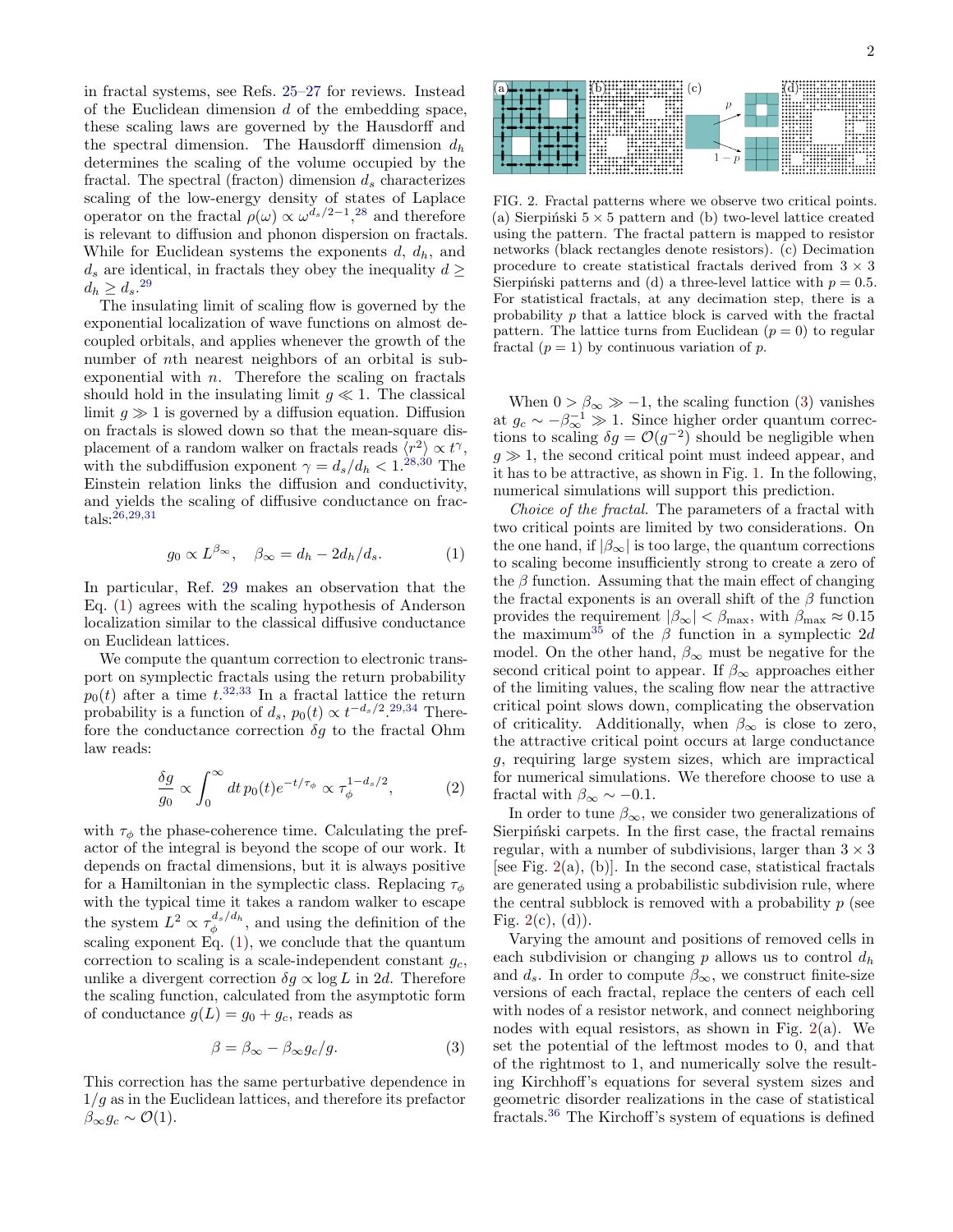and solved using Kwant package.[37](#page-6-20) Finally, the lengthindependent  $\beta_{\infty}$  follows by fitting the finite-size fractal results dependent on average  $g(L)$  to

$$
\beta_{\text{classical}}(L) \equiv \log_b \frac{\langle g(L) \rangle}{\langle g(L/b) \rangle} = \beta_{\infty} + cL^{-\mu}, \qquad (4)
$$

with b, the pattern magnification factor, and c and  $\mu$ constants.

This procedure yields results which agree with the exact value of  $\beta_{\infty}$  for a Sierpinski gasket<sup>[38](#page-6-21)</sup>. For the classical  $3 \times 3$  Sierpiński carpets, which lacks exact analytic results,<sup>[39](#page-6-22)</sup> we determine numerically  $\beta_{\infty} \approx -0.2$ , which lies within the bounds provided by the approximate renormalization group analysis. $40-42$  $40-42$  This result also means that classical Sierpiński fractals will not host two critical points, which was a reason to search for alternative patterns. We find that the suitable value  $\beta_{\infty} \approx -0.1$  is reached by the recursion pattern shown in Fig.  $2(a)$  $2(a)$  and statistical Sierpiński carpets with  $p = 0.5$ . From resistor network simulations,[36](#page-6-19) we extract the classical conductance exponent in the  $5 \times 5$  pattern with  $d_h = \log_5(23)$ :  $\beta_{\infty} \approx -0.1055$ . In the  $p = 0.5$  statistical fractal with Hausdorff dimension  $\bar{d}_h = \log_3(8.5)$ , after averaging conductance for an ensemble of  $10<sup>4</sup>$  geometrically disordered lattices at each L, we find  $\beta_{\infty} \approx -0.1063$ .<sup>[38](#page-6-21)</sup>

Quantum simulations of symplectic fractals. We investigate the scaling flow on fractals using the tight-binding Ando Hamiltonian $^{43,44}$  $^{43,44}$  $^{43,44}$  $^{43,44}$ 

$$
H = \sum_{\mathbf{r}} \left[ V_{\mathbf{r}} c_{\mathbf{r}}^{\dagger} \sigma_0 c_{\mathbf{r}} - t \sum_{\mathbf{r'} \in \text{n.n.}} c_{\mathbf{r'}}^{\dagger} e^{i\theta(\mathbf{r'} - \mathbf{r}) \cdot \boldsymbol{\sigma}} c_{\mathbf{r}} \right], \qquad (5)
$$

defined on sites  $r$  of a finite order fractal cut out of a square lattice with unit lattice constant, with  $c_r^{\dagger}$  and  $c_r$ the electron creation and annihilation operators. Here  $\sigma$ are the Pauli matrices acting in spin space, and  $\theta = \pi/6$ is the spin-orbit coupling parameter. The hoppings with amplitude  $t = 1$  are connecting the sites with their nearest neighbors on square lattice, if those are present in the fractal. The random uncorrelated onsite potential  $V_r$  is uniformly distributed in the interval  $[-V/2, V/2]$ , with V the disorder strength. We attach leads to the leftmost and rightmost sites present in the system, and compute conductance using the Kwant package.  $36,37$  $36,37$ 

We calculate the average conductance as a function of disorder strength and fractal size. Our results for the fractal of Fig.  $2(a)$  $2(a)$  are shown in Fig.  $3(a)$  $3(a)$  for the sizes  $L = 125$ , and  $L = 625$ . The corresponding data for the fractal of Fig. [2\(](#page-1-2)c) with  $p = 0.5$  and fractal sizes 81, 243, and 729 is presented in the supplementary material and it exhibits the same trends. We find that the conductance grows with size for intermediate disorder strengths, and drops both for high and low disorder. The crossing of the curves at large disorder strength is the usual repulsive critical point marking the transition towards the strongly localized phase at  $g < g_c^{r}$ .<sup>[24](#page-6-7)</sup> The crossing of conductance curves at lower disorder strength realizes the attractive critical point  $g_c^a$ . We fit the  $g(L)$  in the vicinity of the



<span id="page-2-0"></span>FIG. 3. (Color online) (a) Quantum transport results for a  $5\times 5$ pattern Sierpiński carpet. Average dimensionless conductance g as a function of disorder strength. There are two critical points (encircled) and an intermediate metallic scaling regime. There are  $10^4$  disorder realizations for  $L = 125$  lattice, and  $10<sup>3</sup>$ , for  $L = 625$ . The lines represent a cubic interpolation of experimental points (markers) to guide the eye. The inset shows a zoom at  $g_c^a$ , where there are  $10^5$  disorder realization for  $L = 125$  and  $5 \times 10^3$ , for  $L = 625$ . The critical exponent is extracted from a linear fit of conductance curves near  $g_c^a$ (inset lines). The error bars represent the root-mean-square deviation. (b) Approximate scaling function  $\tilde{\beta}$  for  $5\times 5$  fractals (red) and for the largest lattices sizes in statistical fractals  $L = 243, 729$  (blue). The green dashed line is the prediction of Eqs. [\(3\)](#page-1-1) with  $g_c^a$  from  $5 \times 5$  pattern simulations. The dashed black line denotes  $\beta_{\infty}$ .

attractive critical point with  $g(L) = g_c^a + c(V - V_c)L^{1/\nu_a}$ , with  $V_c$ , the critical disorder,  $\nu_a$ , the critical exponent, and c a constant. The resulting values are  $1/\nu_a = -0.0668 \pm$ 0.00006,  $g_c^a = 3.811 \pm 0.002$  for the deterministic fractals, while for the statistical ones,<sup>[38](#page-6-21)</sup>  $1/\nu_a = -0.0847 \pm 0.0005$ , and  $g_c^a = 3.598 \pm 0.026$  (for  $L = 243,729$  lattices). There are several sources of error which account for observed deviation of  $\nu_a$  from the prediction given in Eq. [\(3\)](#page-1-1)  $1/\nu_a =$  $\beta_{\infty}$ . Specifically, the  $\mathcal{O}(g^{-2})$  corrections to the scaling function due to strong localization should make  $|\nu_a|$  larger, while the finite-size corrections due to a finite mean free path may affect the obtained value of  $\nu_a$  either way.

Since the numerics only limits the system sizes to two or three values, we calculate the approximate  $\beta$  function  $\beta = \log[g(L_2)/g(L_1)]/\log(L_2/L_1)$ , with  $L_2$  the largest available system size, and  $L_1 = L_2/b$ . This approximation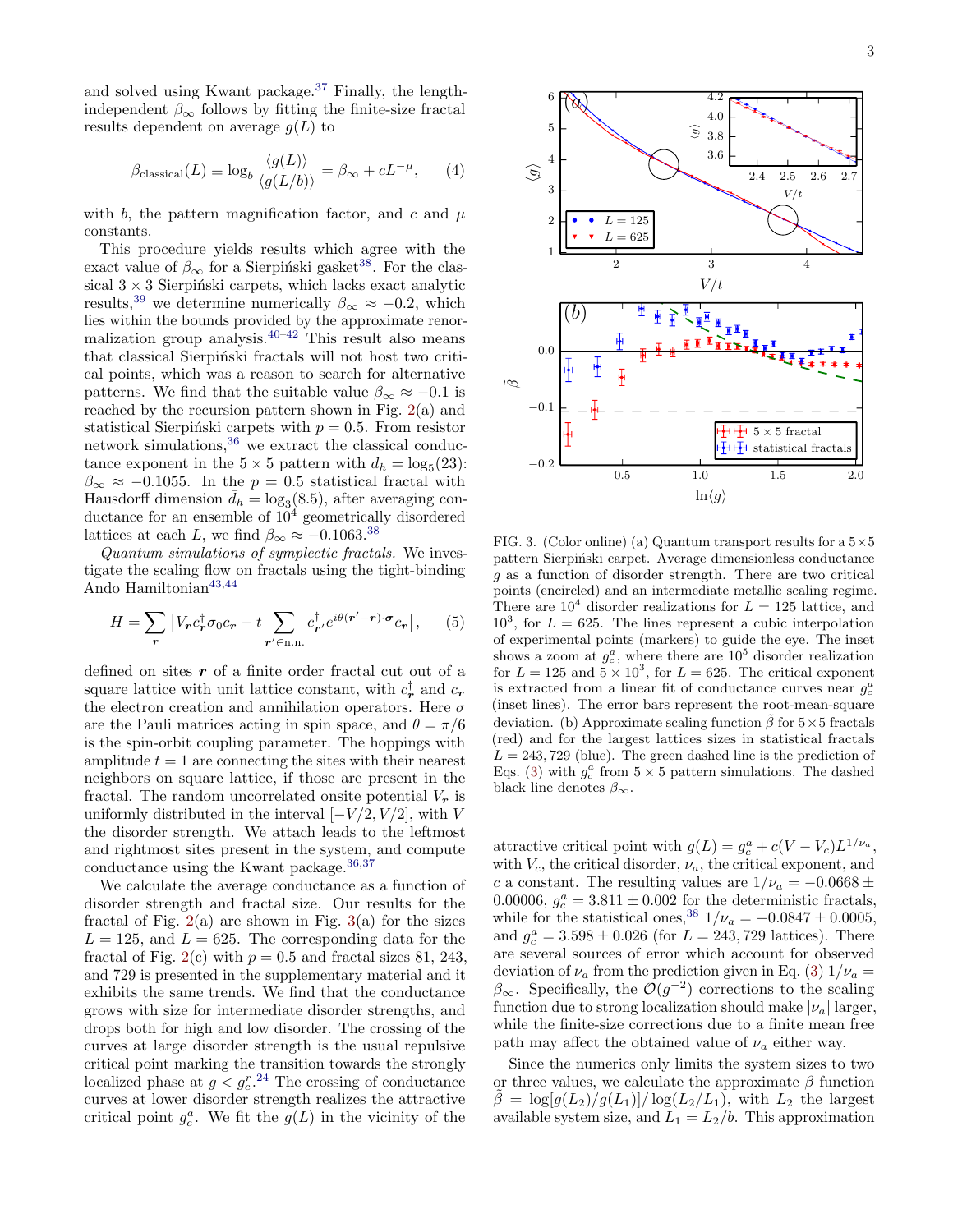is appropriate despite  $b$  not being infinitesimally small since the conductance only changes slowly with length. On the other hand, separating the finite-size corrections to the  $\beta$  function requires more system sizes and larger computational resources. The dependence of  $\beta$  on  $[g(L_2)+$  $g(L_1)/2$  is shown in Fig. [3\(](#page-2-0)b) for both fractal types that we study. We observe that both curves agree with the predicted qualitative scaling flow, and show a clear presence of two critical points. Also in agreement with our expectations, the deviations from the predictions of weak antilocalization become significant not only at low conductances due to strong localization, but also at large conductance due to the increase of mean free path and finite-size effects.

Summary. We presented analytical arguments for validity of the scaling hypothesis on fractals, and showed that the competition between the positive quantum corrections to conductance and the diffusive conductance scaling can lead to the occurrence of an additional attractive critical point. By tuning the fractal dimensions to the optimal regime with  $\beta_{\infty} \approx -0.1$ , we have also observed this critical point using numerical simulations. Our findings are the first example of appearance of phases on fractals that cannot be observed in integer dimensions.

While the main relevance of our work is theoretical, the scaling of conductance can be observed experimentally using a patterned low effect mass quantum well with high spin-orbit coupling such as InAs or InSb at ultra-low temperatures. With spin-orbit length  $l_{\rm SO} \approx 100 \text{ nm}$  at these structures, it becomes possible to aim for a 30 nm feature size, while the dephasing length can be of an order of microns at lowest accessible temperatures. A natural further question to investigate is how the multifractal properties of the wave functions at the critical point are tied to the fractal dimensions  $d_h$  and  $d_s$  of the parent fractal. Our work can be straightforwardly adapted to other symmetry classes supporting weak antilocalization, such as the thermal metal phase characterized by the presence of particle-hole symmetry and absence of time reversal. Finally, we expect that further analytical progress is possible using  $d$ -dimensional Sierpinski gaskets due to their finite ramification. When  $d \to \infty$ , the conductance scaling  $\beta_{\infty}$  of Sierpiński gaskets asymptotically approaches 0, offering a new way to analyze localization in regular 2d lattices.

## ACKNOWLEDGMENTS

We thank Yuval Oreg for drawing our attention to the topic, and Adriaan Vuik for code revison. This research was supported by the Foundation for Fundamental Research on Matter (FOM), the Netherlands Organization for Scientific Research (NWO/OCW) as part of the Frontiers of Nanoscience program, and an ERC Starting Grant.

## Appendix A: Conductance scaling exponent from resistor networks

We use a decimation procedure to create the fractal lattice from a regular Euclidean lattice of edge size  $L =$  $ab<sup>n</sup>$ . The lattice constant  $a = 1$ , and it constitutes the cutoff length, while  $b$  is the magnification factor of the fractal pattern. For example, the Sierpiski gaskets have  $b = 2$  (Fig. [4\(](#page-4-0)a)) and regular  $3 \times 3$  carpets,  $b = 3$ . The Euclidean lattice is divided into blocks, with some blocks removed according to the fractal pattern. The procedure is then applied iteratively for each block until reaching the cutoff. Therefore the fractal will present  $n$  levels.

We map the lattice onto a resistor network by transforming each site into a node, and links into resistors. The system of Kirchoff's equations and the Ohm's law reads:

$$
I_{ij} = G_{ij}(V_i - V_j), \tag{A1}
$$

$$
\sum_{j} I_{ij} = I_{\text{source}},\tag{A2}
$$

with  $V_i$  the potential of node i,  $I_{ij}$  the current between nodes i and j, and  $G_{ij} = 1/r$  the conductance between these nodes. The current entering each node  $I_{\text{source}}$  is nonzero only on the links of the system that are attached to the leads, where voltages are fixed. We always consider a two lead situation with one lead at  $V = 0$  and the other at a finite voltage  $V$ . The two terminal conductance  $g$ , computed for different fractals, is expressed through the full conductance matrix  $G$ , using the Schur complement formula:

$$
g = \sum_{ij} (G_{LL} - G_{LB} G_{BB}^{-1} G_{BL})_{ij},
$$
 (A3)

where indices  $i, j$  run over the nodes connected to the left (source) lead. The matrices  $G_{LL}, G_{LB},$  and  $G_{BB}$ , are subblocks of the full conductance matrix G, with indices indicating whether they contain conductances among nodes connected to the source lead  $(LL)$ , between nodes connected to the left lead to internal (bulk) sites  $(LB)$ , or among the internal nodes  $(BB)$ .

Since only a few levels are available in numerical simulations, the length-independent conductance exponent  $\beta_{\infty}$ follows by studying the convergence of numerical results for increasingly larger lattices. We find that there is a power law evolution towards  $\beta_{\infty}$ :

<span id="page-3-0"></span>
$$
\beta_{\text{classical}}(L) \equiv \log_b \frac{\langle g(L) \rangle}{\langle g(L/b) \rangle} = \beta_{\infty} + cL^{-\mu}, \quad \mu > 0.
$$
\n(A4)

In the case of the Sierpiński gasket, the analytical result for  $\beta_{\infty} = \log_2 3/5$  agrees with the numerical solution  $(Fig. 4(a)).$  $(Fig. 4(a)).$  $(Fig. 4(a)).$ 

Since, the  $\beta_{\infty}$  of the Sierpinski gasket is much smaller than the value required to see two critical points we consider first Sierpinski  $3 \times 3$  carpets. Since the number of external bonds of a self-similar set grows linearly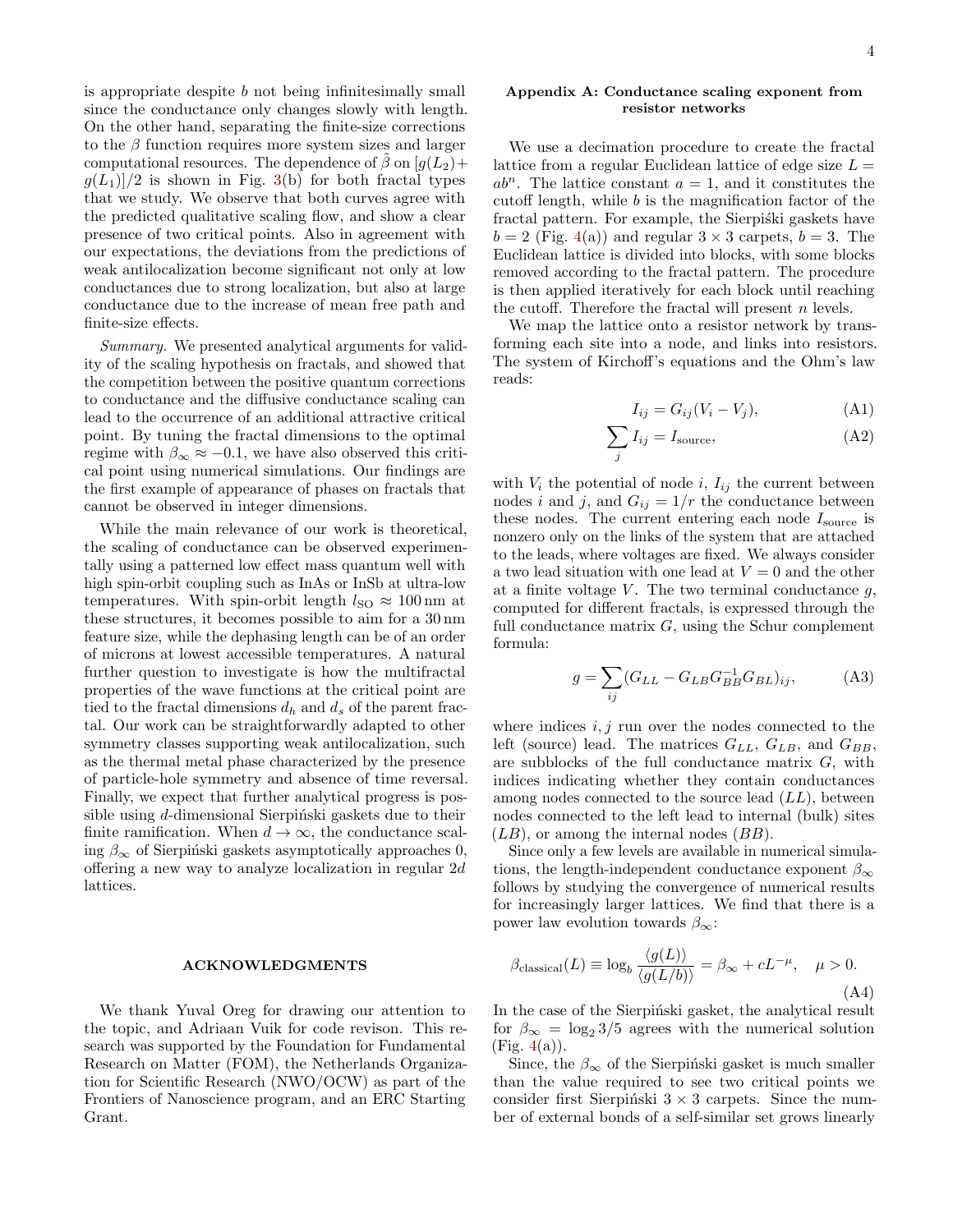

<span id="page-4-0"></span>FIG. 4. (Color online) Finite-size effects of conductance scaling exponents extracted from resistor networks. The experimental points converge to the length-independent  $\beta_{\infty}$  when increasing the lattice size L. (a) For Sierpiński gaskets with side length L, the conductance tends to the exact RG analytical value (dashed red line). The fitting experimental points (red) with Eq. [\(A4\)](#page-3-0) yields accurate results with respect to the known analytical result (red dashed line) to third decimal (numerical:  $\beta_{\infty} = -0.739 \pm 0.0006$ ; exact analytic result:  $\beta_{\infty} = \log_2(\frac{3}{5}) \approx -0.73697$ ). The inset shows the fractal pattern. (b) Conductance scaling on  $5 \times 5$  Sierpinski carpets for different Hausdorff dimensions near  $d_h = 2$ . The fractals explored in the body of the article have  $d_h = \log_5(23)$  and  $\beta_{\infty} > -0.15$ . (c) Conductance exponent for statistical fractal lattices built on Sierpiński carpets. For different probabilities p,  $\beta_{\infty}$  interpolates as expected between the Ohmic 2d result for a Euclidean lattice  $(p = 0)$  and the regular Sierpiński carpet  $(p = 1)$ . For each  $p \in (0, 1)$  and L, conductance is averaged over  $10^4$  randomly generated resistor networks. The error bars represent the root-mean-square deviation for the case of statistical fractals with  $p \in (0,1)$ . The model studied in the article body has the exponent  $\beta_{\infty} = -0.10626 \pm 0.0016$ , determined by fitting the experimental points with the power law [\(A4\)](#page-3-0).

with its size, it is not possible in this case to obtain the scaling exponent analytically. Nevertheless, bounds for the scaling exponent are determined using an approximate RG procedure. Following Ref. [41,](#page-6-27) we obtain  $\beta_{\infty} \in (\log_3(2/3), \log_3(6/7))$ . The upper bound is  $\approx -0.14$ and it is close to desired values for  $\beta_{\infty}$ . Mapping the system to a resistor network and solving the Kirchhoff's laws allows us to determine  $\beta_{\infty} \approx -0.2$  (Fig. [4\(](#page-4-0)c)). This result indicates that the two critical points will not occur in this model.

Treating larger Sierpiński patterns proceeds in a similar way to the  $3 \times 3$  case, and yields the conductance scaling exponent  $\beta_{\infty}$  (Fig. [4\(](#page-4-0)b)). Here we probe different patterns with Hausdorff dimensions close to 2, by varying the number of missing self-similar blocks in the fractal pattern. Results for conductance exponent are presented in Fig. [4\(](#page-4-0)b). For quantum transport simulations, we focus on patterns with  $d_h = \log_5(23)$ . These comply with the lower bound of the scaling exponent  $\beta_{\infty} > -0.15$ , but  $\beta_{\infty}$  is far enough from  $d_h = 2$ , that the critical point is not pushed to very large conductance unattainable in numerical quantum transport simulations (the case of  $d_h = \log_5(24)$ .

For statistical fractals, there is no approximate RG available. Consequently, we generate according to a stochastic process described an ensemble of  $10<sup>4</sup>$  disorder networks for a given length  $L$  and probability  $p$ . Fig.  $4(c)$  $4(c)$  shows the finite-size effects on the scaling exponent. For  $p \neq 0$  or 1 the results interpolate between the Euclidean lattice and the geometrically clean Sierpinski carpet. The figure also indicates that finite-size effects can be neglected for large lattices and the results converge to a length-independent exponent  $\beta_{\infty}$  with the power law [\(A4\)](#page-3-0). Here we focus on statistical fractals with  $p = 0.5$  which have average

Hausdorff dimension close to three decimals to the one studied for the  $5 \times 5$  pattern with  $d_h = \log_5(23)$ .

## Appendix B: Hausdorff dimension of statistically self-similar fractals

The Hausdorff dimension  $d_h$  of a deterministic fractal embedded in 2d follows from the change in its area A with a scale factor  $b$ 

<span id="page-4-1"></span>
$$
A(bL) = b^{d_h} A(L), \tag{B1}
$$

where  $L$  is the linear dimension. For a square fractal pattern  $b \times b$  with m missing blocks, the Hausdorff dimension reads from Eq. [\(B1\)](#page-4-1):

$$
d_h = \log_b(b^2 - m). \tag{B2}
$$

For statistical fractals, let us consider the average area and its scaling for an ensemble of N elements, generated with our stochastic process for a given probability p. The resulting average area after scaling with b reads as

$$
\langle A(bL) \rangle \approx \left[ pNb^{d_h} \langle A(L) \rangle + (1-p)Nb^2 \langle A(L) \rangle \right] / N, \text{ (B3)}
$$

since there will be approximately  $pN$  times when the fractal scaling holds, and  $(1 - p)N$  times when the Euclidean one holds. The above formula becomes an exact equality in the limit  $N \to \infty$ . Therefore, from the scaling law for average areas:  $\langle A(bL) \rangle = b^{\bar{d}_h} \langle A(L) \rangle$ , it follows that the average Hausdorff dimension is

$$
\bar{d}_h(p) = \log_b(b^2 - pm). \tag{B4}
$$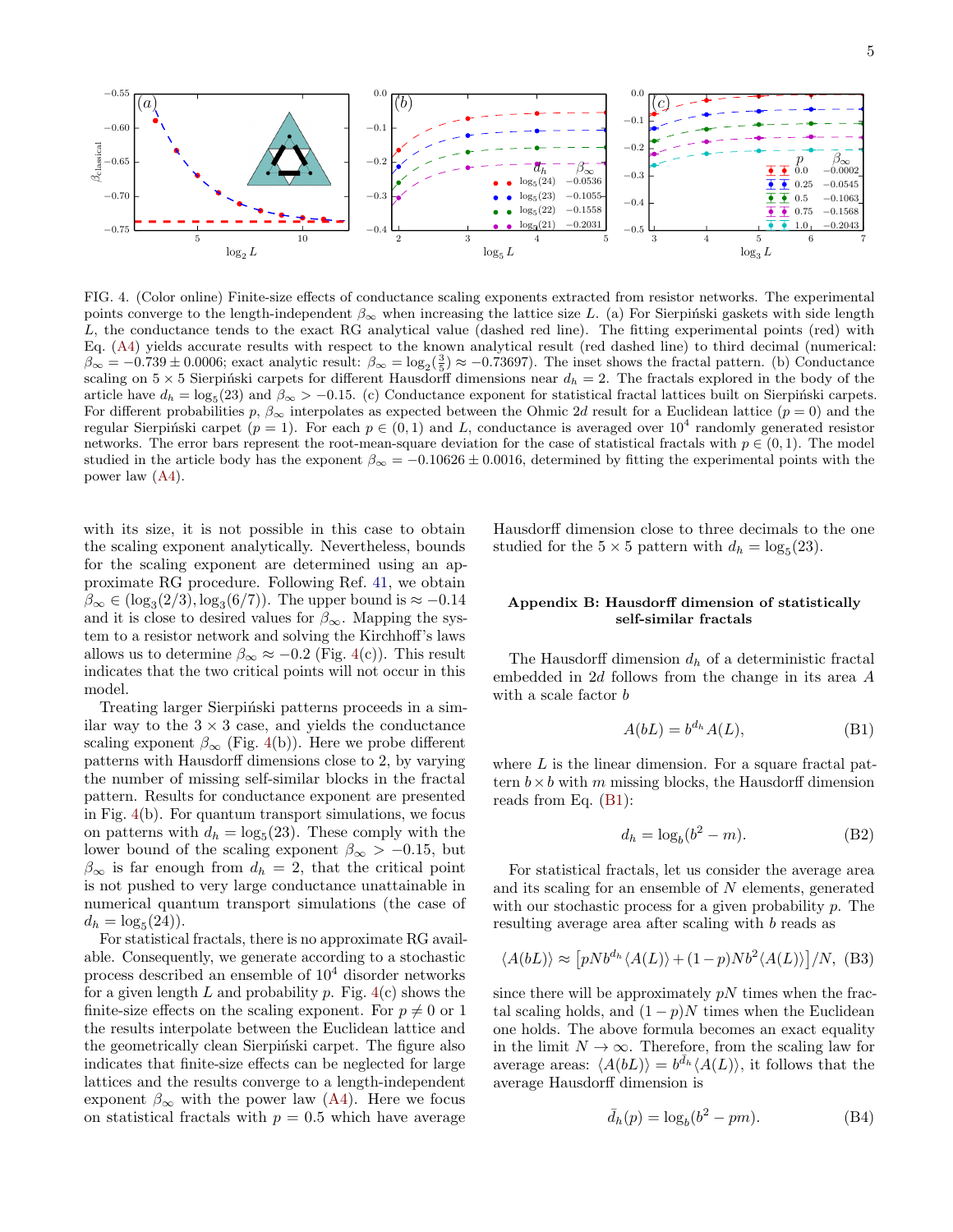6

Such formula is readily generalizable to higher dimensions. For our particular case, the Siperpinski carpet has a  $3 \times 3$ pattern and a missing central block  $(b = 3, m = 1)$ . Therefore we recover the result in the body of the article.



This section contains the visual representations of the data reported in the body of the article for the case of statistical fractals with  $p = 0.5$ .

The Fig. [4\(](#page-4-0)c) shows the case of resistor networks. Scaling of the average conductance with L,  $g(L) = 3^{\beta_{\infty}} g(L/3)$ for an ensemble of  $10<sup>4</sup>$  geometrically disordered lattices determines the exponent  $\beta_{\infty}$ . Fitting the experimental points with the power law [\(A4\)](#page-3-0) gives the result  $\beta_{\infty} = -0.10626 \pm 0.0016.$ 



<span id="page-5-12"></span>FIG. 5. (Color online) Quantum transport simulations of the symplectic Ando model on statistical fractal networks with  $p = 0.5$ . Average conductance as a function of disorder strength for different lattice sizes L. The solid lines are a cubic interpolation of the experimental points (markers). The curves show two critical points where scaling changes. At high disorder there is the usual repulsive point  $g_c^r$  marking the transition to the insulating phase. At lower disorder the new attractive critical point  $g_c^a$  occurs. There are  $10^5$  disorder realization for  $L = 81, 10^4,$  for  $L = 243,$  and  $10^3$  for  $L = 729$ . The inset shows a zoom near  $g_c^a$ , and a linear fit (solid lines) for the largest lattice from which of the critical exponent is determined. At the zoom, there are  $10<sup>5</sup>$  disorder realizations for  $L = 81$  lattice,  $10^4$  for  $L = 243$ , and  $5 \times 10^3$  for  $L = 729$ . The error bars represent the root-mean-square deviation.

Fig. [5](#page-5-12) represents the average conductance as a function of disorder strength in the Ando model. The conductance curves reveal the presence of two critical points: the attractive one,  $g_c^a$  at higher conductance, and the usual  $g_c^r$  at lower conductance. The inset contains a zoom near the attractive critical point  $g_c^a$ , where the conductance varies linearly with L. By fitting the experimental points, we have obtained the critical exponent  $\nu_a$  and the an approximate value for  $g_c^a \approx 3.598 \pm 0.026$  as reported in the body of the article.

The two critical points are observable for  $p \in$  $(0.45, 0.55)$ . More exact bounds require further investigations.

- <span id="page-5-0"></span><sup>1</sup> E. Abrahams, P. Anderson, D. Licciardello, and T. Ramakrishnan, [Phys. Rev. Lett.](http://dx.doi.org/10.1103/PhysRevLett.42.673) 42, 673 (1979).
- <span id="page-5-1"></span><sup>2</sup> R. S. K. Mong, J. H. Bardarson, and J. E. Moore, [Phys.](http://dx.doi.org/10.1103/PhysRevLett.108.076804) Rev. Lett. 108[, 076804 \(2012\).](http://dx.doi.org/10.1103/PhysRevLett.108.076804)
- <span id="page-5-2"></span><sup>3</sup> A. Altland, D. Bagrets, and A. Kamenev, [Phys. Rev. B](http://dx.doi.org/10.1103/PhysRevB.91.085429) 91[, 085429 \(2015\).](http://dx.doi.org/10.1103/PhysRevB.91.085429)
- <span id="page-5-3"></span><sup>4</sup> A. Altland and D. Bagrets, [Phys. Rev. Lett.](http://dx.doi.org/10.1103/PhysRevLett.114.257201) 114, 257201 [\(2015\).](http://dx.doi.org/10.1103/PhysRevLett.114.257201)
- <sup>5</sup> S. V. Syzranov, V. Gurarie, and L. Radzihovsky, [Phys.](http://dx.doi.org/10.1103/PhysRevB.91.035133) Rev. B 91[, 035133 \(2015\).](http://dx.doi.org/10.1103/PhysRevB.91.035133)
- <span id="page-5-4"></span> $6$  M. Gärttner, S. V. Syzranov, A. M. Rey, V. Gurarie, and L. Radzihovsky, Phys. Rev. B 92[, 041406 \(2015\).](http://dx.doi.org/10.1103/PhysRevB.92.041406)
- <span id="page-5-5"></span><sup>7</sup> P. A. Lee and T. V. Ramakrishnan, [Rev. Mod. Phys.](http://dx.doi.org/10.1103/RevModPhys.57.287) 57,

[287 \(1985\).](http://dx.doi.org/10.1103/RevModPhys.57.287)

- <span id="page-5-6"></span><sup>8</sup> F. Evers and A. D. Mirlin, [Rev. Mod. Phys.](http://dx.doi.org/10.1103/RevModPhys.80.1355) **80**, 1355 (2008).
- <span id="page-5-7"></span>S. Hikami, A. I. Larkin, and Y. Nagaoka, [Prog. Theor.](http://dx.doi.org/10.1143/PTP.63.707) Phys. 63[, 707 \(1980\).](http://dx.doi.org/10.1143/PTP.63.707)
- <span id="page-5-8"></span><sup>10</sup> L. Gorkov, A. Larkin, and D. Khmelnitskii, JETP Lett. 30, 228 (1979).
- <sup>11</sup> F. Wegner, [Z. Phys. B Con. Mat.](http://dx.doi.org/10.1007/BF01319839) **35**, 207 (1979).<br><sup>12</sup> E. Abrahams and T. V. Bamakrishnan, J. Non Crys
- <sup>12</sup> E. Abrahams and T. V. Ramakrishnan, [J. Non-Cryst. Solids](http://dx.doi.org/10.1016/0022-3093(80)90566-9) [3536, Part 1](http://dx.doi.org/10.1016/0022-3093(80)90566-9), 15 (1980).
- <span id="page-5-9"></span><sup>13</sup> F. Wegner, [Z. Phys. B Con. Mat.](http://dx.doi.org/10.1007/BF01325284) **36**, 209 (1980).
- <span id="page-5-10"></span><sup>14</sup> Y. Gefen, B. Mandelbrot, and A. Aharony, [Phys. Rev.](http://dx.doi.org/10.1103/PhysRevLett.45.855) Lett. 45[, 855 \(1980\).](http://dx.doi.org/10.1103/PhysRevLett.45.855)
- <span id="page-5-11"></span><sup>15</sup> S. Havlin, D. Ben-Avraham, and D. Movshovitz, [Phys.](http://dx.doi.org/10.1103/PhysRevLett.51.2347)